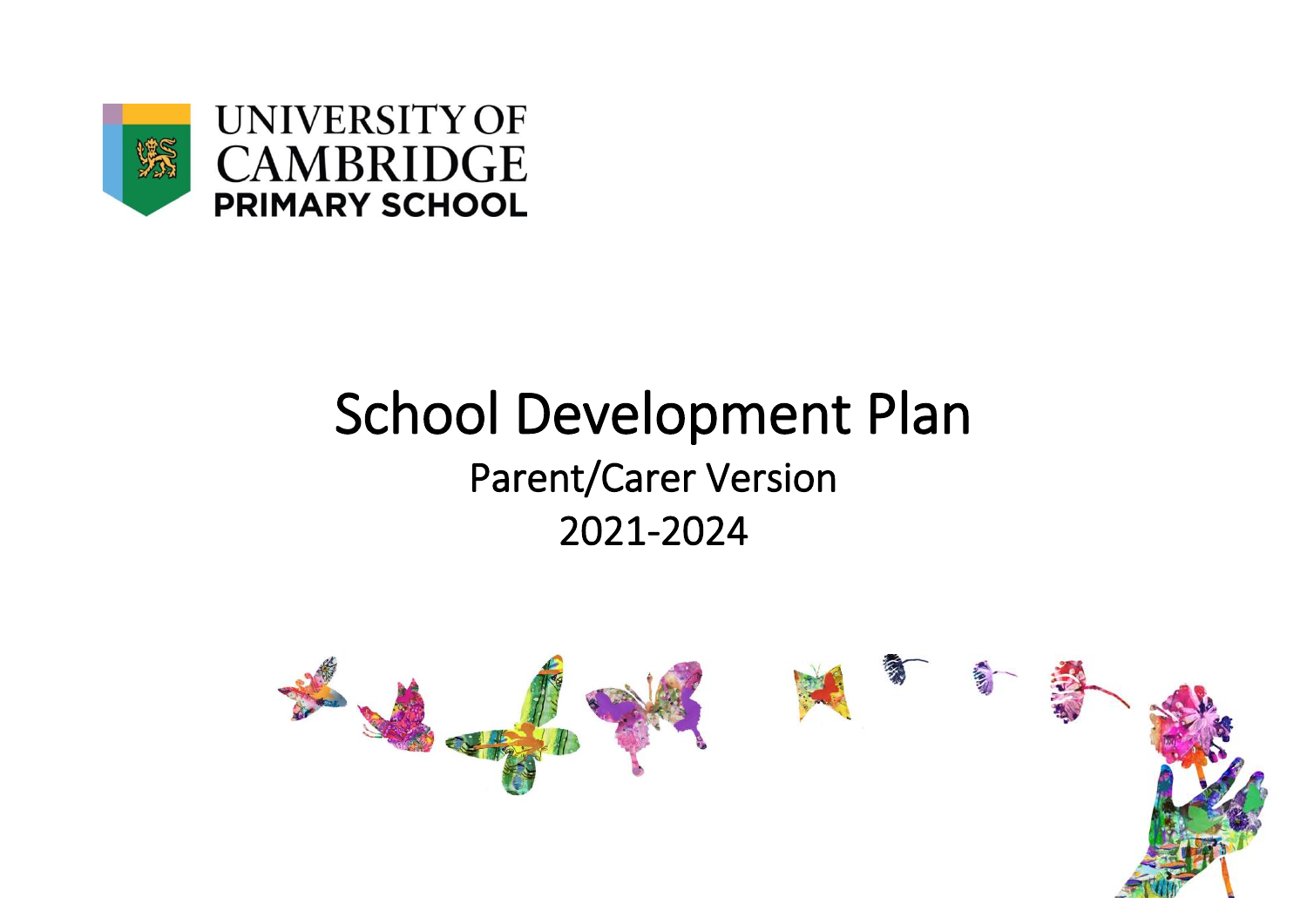| <b>Vision</b>                                                                                                                                                                                                                                                                             | <b>Values</b>                                                                                                                                                                                                                                                                                                                                                                                                              | <b>Flourishing Children &amp;</b><br><b>Families</b>                                                                  | <b>Empowering People</b>                                                                                                                                                                                                                                                                                                                                             | <b>Releasing Educational</b><br>Possibilities.                                                                                                                                                                                                                                                                                                                                                                                                                                                                                                                                                                                                                                                                                                                                                                                                                                                                                                                                                                                                                                                                                                               |
|-------------------------------------------------------------------------------------------------------------------------------------------------------------------------------------------------------------------------------------------------------------------------------------------|----------------------------------------------------------------------------------------------------------------------------------------------------------------------------------------------------------------------------------------------------------------------------------------------------------------------------------------------------------------------------------------------------------------------------|-----------------------------------------------------------------------------------------------------------------------|----------------------------------------------------------------------------------------------------------------------------------------------------------------------------------------------------------------------------------------------------------------------------------------------------------------------------------------------------------------------|--------------------------------------------------------------------------------------------------------------------------------------------------------------------------------------------------------------------------------------------------------------------------------------------------------------------------------------------------------------------------------------------------------------------------------------------------------------------------------------------------------------------------------------------------------------------------------------------------------------------------------------------------------------------------------------------------------------------------------------------------------------------------------------------------------------------------------------------------------------------------------------------------------------------------------------------------------------------------------------------------------------------------------------------------------------------------------------------------------------------------------------------------------------|
| <b>Nurturing positive</b><br>compassionate<br>citizenship<br>Developing exemplary<br>research-informed<br>teaching and learning for<br>children.<br><b>Creating an innovative</b><br>professional learning<br>community.<br>Being a centre for<br>$\bullet$<br>educational possibilities. | <b>Empathy:</b> listening carefully to<br>others, learning together for<br>the benefit of all<br><b>Respect:</b> treating everyone<br>with dignity<br>Trust: building relationships<br>with a shared vision<br>Courage: developing<br>resilience, determination and<br>releasing the imagination<br>Gratitude: acknowledging one<br>another with good manners,<br>with thoughtfulness and<br>consideration for one another | Future: three years hence - 2024<br>now it is stronger).<br>experience in children's lives and do not label children. | commitments to strive for personal best. We believe in every child's transformability.<br>Around the school, nature has blossomed, like the germination of seeds after a forest fire: a<br>citizens. They make excellent academic progress. They have been taught to respond to life's<br>challenges. They grow together; with courage and humility; with gratitude. | It is 2024. We have reimagined education to tackle the critical problems facing humanity. Covid-19 is<br>a memory now. Listen to the joyous noise sailing down the learning streets! We have found more<br>ways to unleash the voices of all our children, to help them sing their ideas, passions, worries and<br>biodiverse pond classroom exists, an allotment provides so much food for our kitchen, we have<br>animals and our orchard provides apples for fresh apple pie. Our forest is home to many more birds<br>and is a perfect place to read. We have built and sustained ecologies of diversities - a flourishing<br>interconnectedness where everyone feels welcome, valued and included (it was there in 2021 but<br>Our families support an inclusive school community because they understand the diversities of<br>We have a Centre for Educational Possibilities that begins to find solutions to the three existential<br>risks that we identified in 2021: risks to the planet earth, to communities and to the sense of self and<br>purpose. And our children: they are bold, kind, and considerate; empowered as active compassionate |